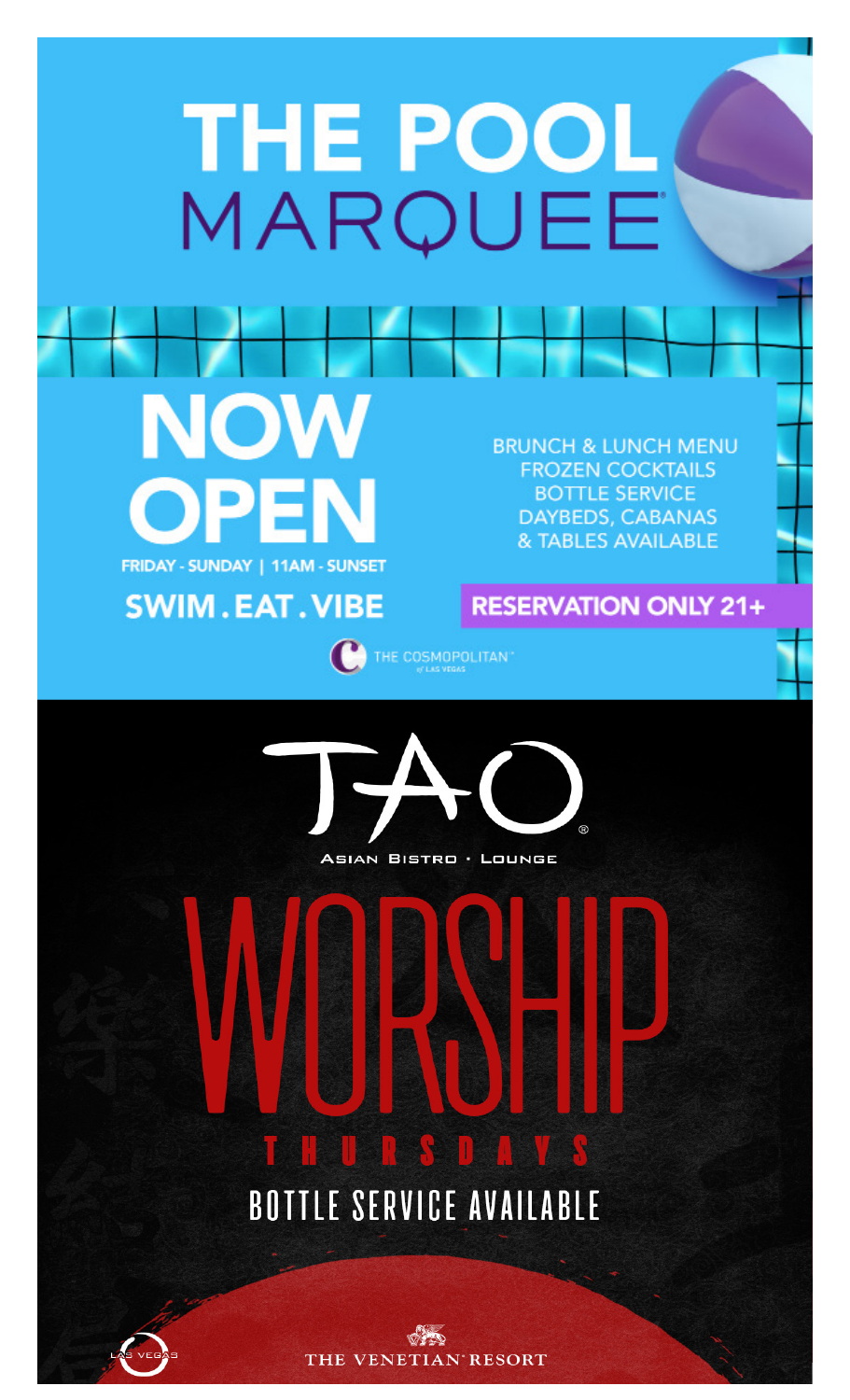# **LATE NIGHT**



to your table.

#### **WE LIKE SECS**

3 Bottles of Taittinger Nocturne 750ml *Rosé 1225*

#### **YOUR PLACE OR MINE?**

3 Bottles of Perrier-Jouët Belle Epoque Brut 750ml *Blanc 1785 Rosé 3135*

#### **THE BEAUTIFUL ERA**

2 Magnums of Perrier-Jouët Belle Epoque *Blanc 2800 Rosé 5500*

#### **A CASE OF ACE**

3 Bottles of Armand de Brignac (Ace of Spades) *Blanc 5000 Rosé 7250*

#### **CHAMPAGNE**

| Cuvée Dom Pérignon Plénitude 2      | 2200 |
|-------------------------------------|------|
| Armand de Brignac ("Ace of Spades") | 1750 |
| Louis Roederer Cristal              | 1600 |
| Cuvée Dom Pérignon                  | 850  |
| Perrier-Jouët Belle Epoque          | 625  |
| Veuve Clicquot Yellow Label         | 550  |
| G.H. Mumm Brut                      | 375  |

#### **ROSÉ**

| Armand de Brignac Rosé ("Ace of Spades") | 2500 |
|------------------------------------------|------|
| Louis Roederer Cristal Rosé              | 2500 |
| Cuvée Dom Pérignon Rosé                  | 1200 |
| Perrier-Jouët Belle Epoque Rosé          | 1075 |
| Moët Nectar Impérial Rosé                | 475  |
| Moët Ice Rosé                            | 475  |
| Taittinger Nocturne Rosé                 | 425. |

#### **MAGNUM - 1.5 Liter**

| Armand de Brignac Rosé ("Ace of Spades") | 4500 |
|------------------------------------------|------|
| Louis Roederer Cristal Rosé              | 4500 |
| Cuvée Dom Pérignon Rosé                  | 3450 |
| Armand de Brignac ("Ace of Spades")      | 3250 |
| Louis Roederer Cristal                   | 3200 |
| Perrier-Jouët Belle Epoque Rosé          | 2800 |
| Cuvée Dom Pérignon                       | 1800 |
| Perrier-Jouët Belle Epoque               | 1450 |
| Veuve Clicquot Rosé                      | 1050 |
| Veuve Clicquot Yellow Label              | 950  |
| Moët Nectar Impérial Rosé                | 925  |
| Taittinger Brut La Française             | 750  |

#### **JEROBOAM - 3 Liter**

| Louis Roederer Cristal 'Gold Medalion' Orfevres | 40000 |
|-------------------------------------------------|-------|
| Armand de Brignac ("Ace of Spades")             | 6000  |
| Perrier-Jouët Belle Epoque Rosé                 | 6000  |
| Cuvée Dom Pérignon                              | 6000  |
| Perrier-Jouët Belle Epoque                      | 4250  |
| Moët Nectar Impérial Rosé                       | 2750  |
| Veuve Clicquot Yellow Label                     | 2500  |
| Taittinger Brut La Française                    | 1500  |
| <b>METHUSELAH - 6 Liter</b>                     |       |
| Perrier-Jouët Belle Epoque                      | 19500 |
| Veuve Clicquot                                  | 6500  |
| Moët Nectar Impérial Rosé                       | 6500  |
| Taittinger Brut La Française                    | 3250  |

#### **BALTHAZAR - 12 Liter**

| Veuve Clicquot Yellow Label | 11500 |  |
|-----------------------------|-------|--|
|                             |       |  |

#### **NEBUCHADNEZZAR- 15 Liter**

| Veuve Clicquot Yellow Label | 15000 |
|-----------------------------|-------|
|                             |       |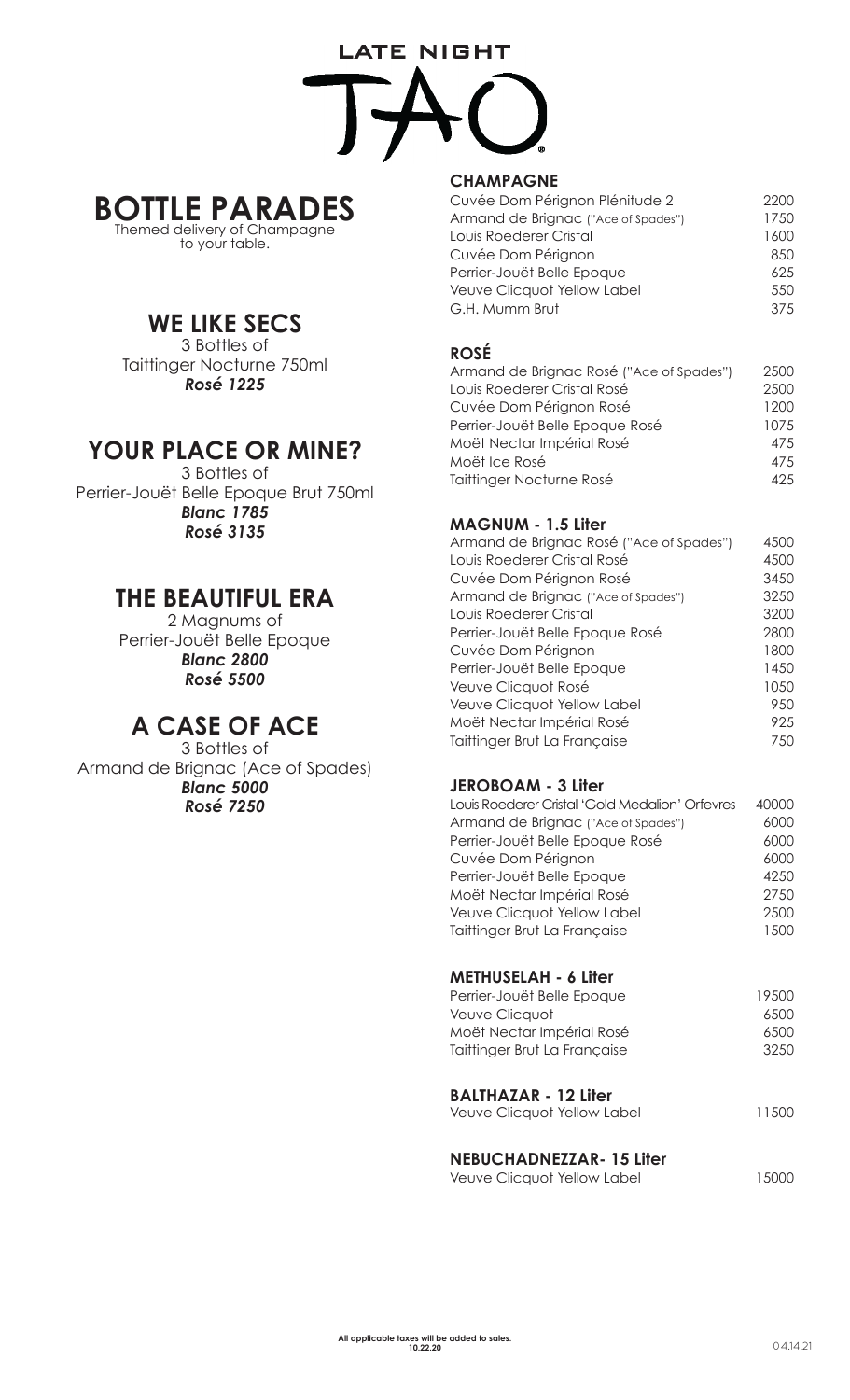#### **LATE NIGHT**

| <b>VODKA</b><br>Absolut Elyx<br>Ketel One<br><b>Grey Goose</b><br>Tito's Handmade<br>Cîroc<br>Hendry's<br>Absolut<br>Effen | 650<br>625<br>625<br>625<br>625<br>600<br>600<br>600 |
|----------------------------------------------------------------------------------------------------------------------------|------------------------------------------------------|
| <b>Rite of Passage</b>                                                                                                     |                                                      |
| 725<br>Hendry's Vodka Liter<br>ጼ<br>G.H. Mumm Brut Champagne 750ml                                                         |                                                      |

#### **VODKA MAGNUMS**

| Absolut Elyx         | 1150 |
|----------------------|------|
| Tito's Handmade      | 1125 |
| Belvedere Unfiltered | 1125 |
| Grey Goose           | 1125 |
|                      |      |

#### **TEQUILA**

| <b>Ultra Premium</b>          |      |
|-------------------------------|------|
| Don Julio 1942 Magnum (1.75L) | 2550 |
| Don Julio 1942                | 1100 |
| Clase Azul                    | 1100 |
| Avión Reserva 44              | 1075 |
|                               |      |
|                               |      |

#### *Añejo*

لو

| El Tesoro Paradiso Extra Anejo | 800 |
|--------------------------------|-----|
| Casamigos Añejo                | 625 |
| Avion Añejo                    | 625 |
|                                |     |

#### **Cincoro Añejo Tequila 1150**

Aged 24 to 28 months creating an intense amber color with an unforgettable mouth feel that finishes with caramel and butterscotch. 라

#### *Reposado*

| Cincoro            | 750 |
|--------------------|-----|
| Avion Reposado     | 625 |
| Casamigos Reposado | 625 |
| JAJA               | 575 |

#### *Blanco*

| Don Julio Blanco Magnum (1.75L) | 1350. |
|---------------------------------|-------|
| Cincoro                         | 750   |
| Patron                          | 625.  |
| Casamigos Blanco                | 625   |
| Avión Silver                    | 625.  |
| Cazadores                       | 575   |
| JAJA                            | 575   |

#### **GIN**

| ◡…              |     |
|-----------------|-----|
| Bombay Sapphire | 595 |
| Plymouth        | 595 |
| Hendrick's      | 595 |
|                 |     |

#### **RUM**

| Captain Morgan<br>Malibu                     | 525<br>525 |
|----------------------------------------------|------------|
| <b>Bacardi</b>                               | 525<br>525 |
| <b>Bacardi Spiced</b><br>Mount Gay 'Eclipse' | 525        |

| <b>COGNAC</b><br>Remy Martin LOUIS XIII<br>Hennessy XO<br>Courvoisier XO<br><b>Hennessy VSOP</b><br>Dusse<br><b>Hennessy VS</b><br>Remy Martin 1738<br>Remy VSOP |                              | 10000<br>1050<br>850<br>750<br>695<br>695<br>695<br>695 |
|------------------------------------------------------------------------------------------------------------------------------------------------------------------|------------------------------|---------------------------------------------------------|
|                                                                                                                                                                  | <b>Remy Martin XO</b><br>925 |                                                         |

**WHISKEY**

| <b>WHISRET</b>           |     |
|--------------------------|-----|
| Maker's Mark             | 595 |
| Jameson                  | 595 |
| Crown Royal              | 595 |
| Jack Daniel's            | 595 |
| Jim Beam 'Kentucky Fire' | 575 |

*A cognac that is both elegant and complex.*

市

| 1250  |
|-------|
| 10.50 |
| 59.5  |
| 595   |
| 595   |
| 595   |
| 550   |
|       |

#### **CORDIALS**

⅊

| Jagermeister   | 550 |
|----------------|-----|
| St. Germain.   | 550 |
| Cointreau      | 550 |
| Avion Espresso | 550 |
|                |     |

#### **NON-ALCOHOLIC**

| Red Bull (Sugar Free & Editions) (6 pack) | 54. |
|-------------------------------------------|-----|
| San Benedetto Water (6 pack)              | 54. |
| Q Ginger Beer (6 pack)                    | .54 |
| Cold Pressed Juice Mixers (Carafe)        | 25  |
|                                           |     |

#### ச Ļμ Try our **PREMIUM COLD PRESSED JUICE MIXERS**

for your table.

*Cold pressed to maximize the extraction of taste, color, aroma & nutritional value.*

> **MOJITO MARGARITA BAJAN PUNCH WATERMELON LEMON SOUR**

Б

市